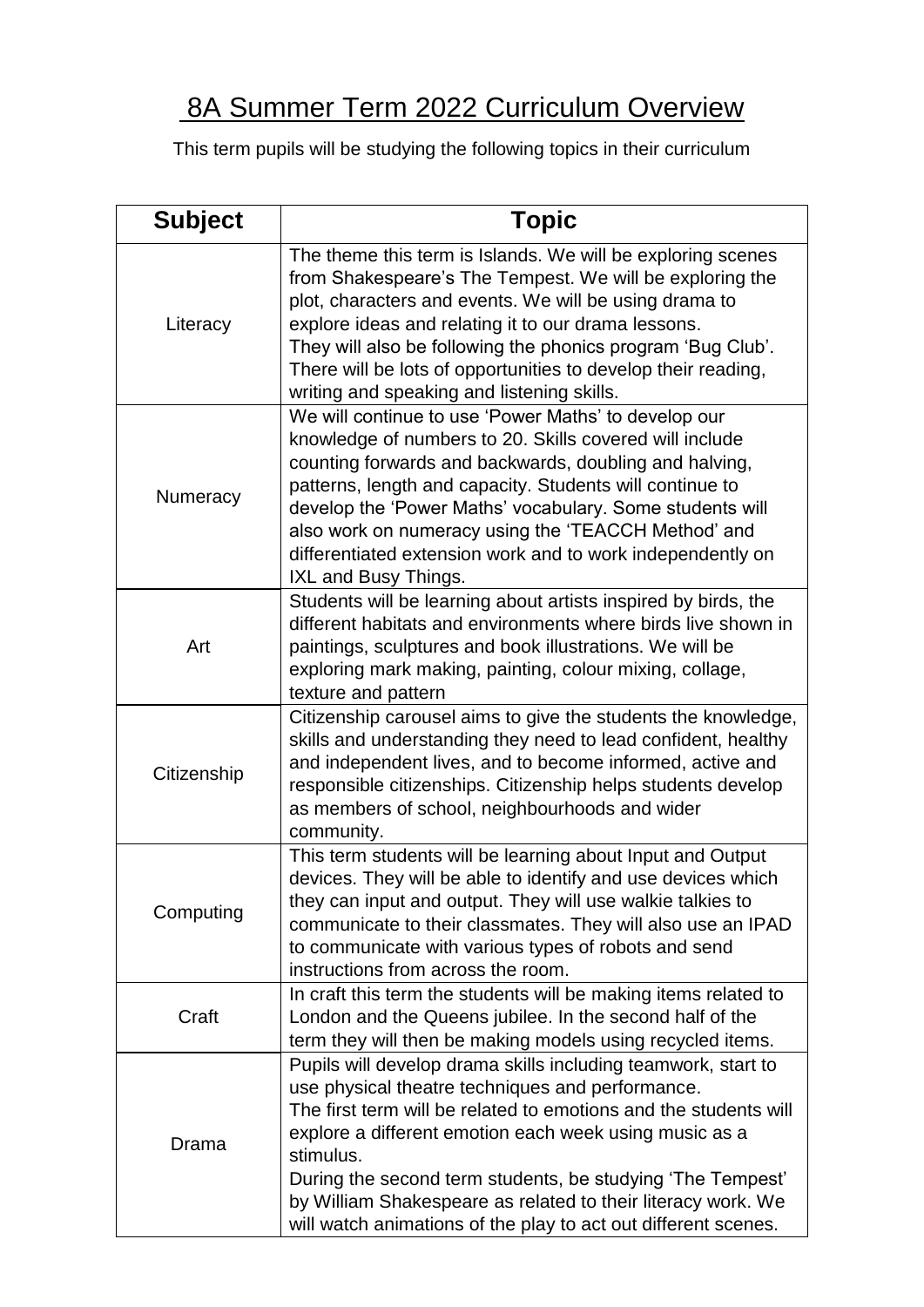|                    | Students will be working in small groups and as a whole class<br>to create class performances using lights and costume                                                                                                                                                                                                                                                                                                                                                                                                                                                                                                      |
|--------------------|-----------------------------------------------------------------------------------------------------------------------------------------------------------------------------------------------------------------------------------------------------------------------------------------------------------------------------------------------------------------------------------------------------------------------------------------------------------------------------------------------------------------------------------------------------------------------------------------------------------------------------|
| <b>Humanities</b>  | This term the topic is London.<br>Students will learn about the city in which they live. They will<br>develop research and map skills. They will learn where they<br>are in location and time.<br>During this term is London day which the students will<br>participate in and use the knowledge and skills they have<br>learnt in a practical fashion.                                                                                                                                                                                                                                                                     |
| Lego Therapy       | In Lego Therapy we use a play-therapy context to support the<br>development of a variety of essential skills including: turn<br>taking, eye contact, sharing, waiting, problem solving,<br>listening, giving and following instructions, checking<br>understanding, working as a team, asking for help and<br>developing verbal and non-verbal language.                                                                                                                                                                                                                                                                    |
| Life Skills        | This term the topic is clothes.<br>Students will:<br>develop skills for getting dressed and undressed<br>participate in identifying clothing and footwear for<br>different activities.<br>communicate preferences related to clothes<br>Start to learn about how to look after their clothes e.g.<br>using hangers and folding<br>There will be TEACCH style tasks to practise developing<br>skills.                                                                                                                                                                                                                        |
| <b>Music</b>       | Term 3 subject is 'Melody'. Students have so far covered<br>'Rhythm and Beats' in term 1 and 'Chords and playing as a<br>Group' in Term 2. This term, students will be concentrating on<br>using individual notes to both improvise freely and learn<br>structured famous tunes. They will use a combination of<br>virtual electronic simulated instruments plugged into the class<br>PA system as well as keyboards, guitars, xylophones and<br>even a Theremin (think of the Doctor Who theme song). The<br>emphasis will be on the sensory element of music and<br>reacting to the sounds that they hear and experience. |
| PE                 | Students will practise and develop the basic principles and<br>skills associated with striking and fielding games. The games<br>we will focus on this term include, cricket, hockey and tennis.<br>Students will continue to work on individual skills such as<br>control, passing, catching and basic team communication.                                                                                                                                                                                                                                                                                                  |
| <b>Play Skills</b> | In Play Skills students will be learning about wining and<br>loosing and managing their emotions in play. They will be<br>taking part in pair and group games. They will be given the<br>opportunity to participate in sensory play, construction play,<br>object-based play and dramatic play. Pupils will develop the<br>essential skills of turn taking, listening to others, following<br>instructions and problem solving.                                                                                                                                                                                             |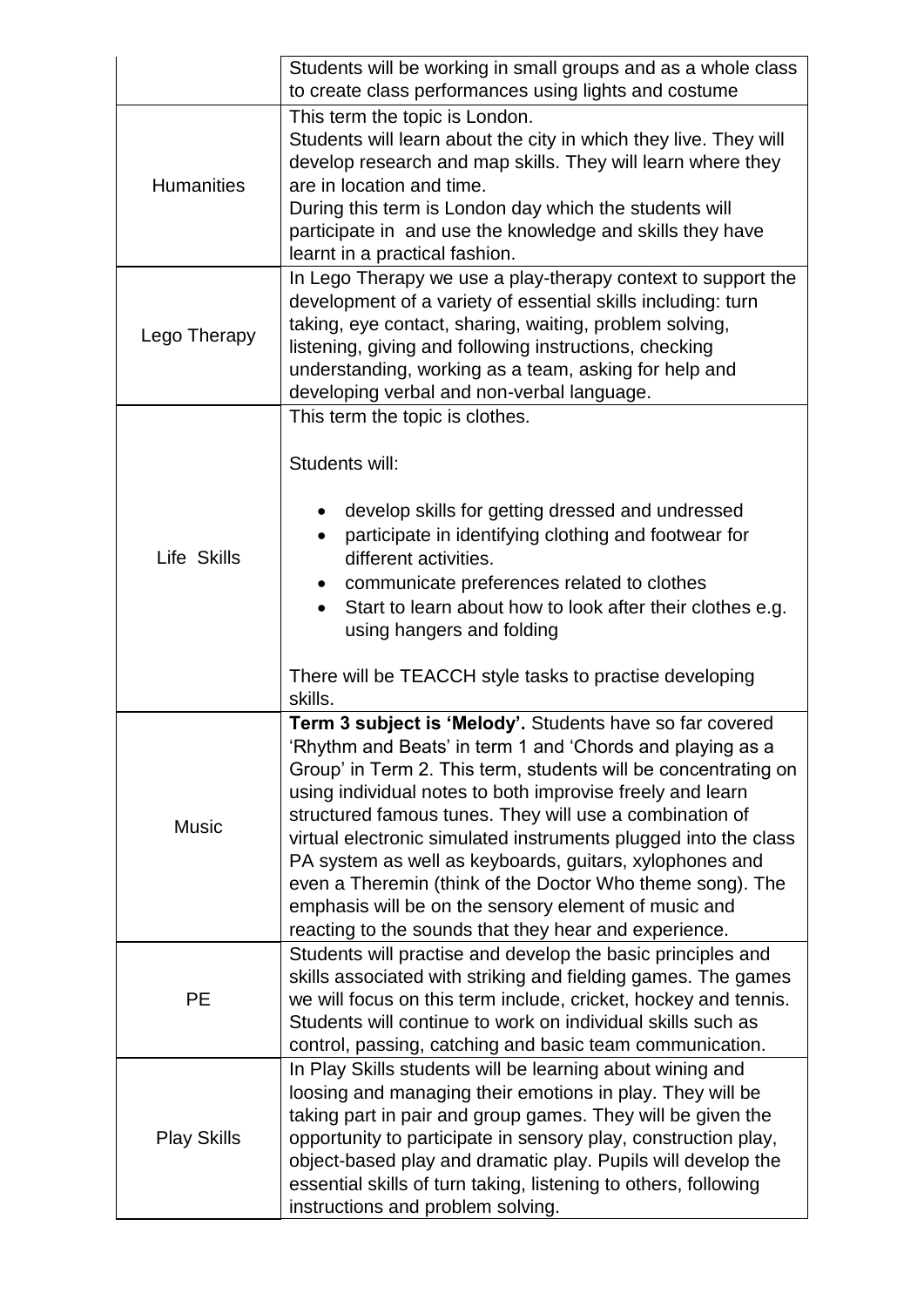|                         | This term the focus will be on sand and water play in relation                                                                                                                                                                                                                                                                                                                                                                                                                                                                                                                                                                                                                                                                                                                                                                                                                                                                                                                                                                                                                                                                       |
|-------------------------|--------------------------------------------------------------------------------------------------------------------------------------------------------------------------------------------------------------------------------------------------------------------------------------------------------------------------------------------------------------------------------------------------------------------------------------------------------------------------------------------------------------------------------------------------------------------------------------------------------------------------------------------------------------------------------------------------------------------------------------------------------------------------------------------------------------------------------------------------------------------------------------------------------------------------------------------------------------------------------------------------------------------------------------------------------------------------------------------------------------------------------------|
|                         | to their work in literacy about islands.                                                                                                                                                                                                                                                                                                                                                                                                                                                                                                                                                                                                                                                                                                                                                                                                                                                                                                                                                                                                                                                                                             |
| <b>PSHE</b>             | Term 1 - Healthy Life Style - Diet<br>Students will take part in discussions why healthy diet is<br>essential for good health and nutrition. They will learn that it<br>protects us against many chronic noncommunicable<br>diseases, such as heart disease, diabetes and cancer. They<br>will discover that eating a variety of foods and consuming less<br>salt, sugars and saturated and industrially-produced trans-<br>fats, are essential for healthy diet.<br>Students will learn the food groups and know which foods we<br>can eat lots of and which only some. They will design their<br>own healthy pack lunch.<br><b>Term2 -Basic First Aid</b><br>Students will be taking part in identifying some everyday<br>dangers.<br>They will explore some basic rules that help keep people<br>safe.<br>Students will know the basic treatment for common injuries.<br>The lessons will provide a comprehensive set of practical<br>skills, thus giving the first aider both the ability and knowledge<br>to deal with first aid emergencies. They will learn about<br>equipment that can save lives and emergency numbers when |
| Science                 | accident happens.<br>Students will be learning about 'Living Things' and how they<br>adapt in their environments. We will look at the Life cycles of<br>many living things including the Human Life Cycle. Students<br>will also learn about 'predator' and 'prey' and look at feeding<br>relationships in food chains and food webs. Science<br>recommends the BBC website. It is a great resource for<br>learning about Science. Here is the web address<br>www.bbc.co.uk/education. Students can also go to<br>www.educationcity.com for more homework tasks and online<br>learning. Sadly, we do not have the 'Living Eggs Chick<br>experience' this term but hopefully it will be available to us<br>next year as it is a fantastic experience for the students to<br>look forward to!                                                                                                                                                                                                                                                                                                                                          |
| Sensory<br>Relaxation   | This term the students will be exploring different ways of<br>staying calm and relaxed. They will be using different sensory<br>equipment and will have the opportunity to have sessions in<br>the sensory room.<br>They will also be learning about Mindfulness with a focus on<br>the breath, mindful listening skills and mindful moving.                                                                                                                                                                                                                                                                                                                                                                                                                                                                                                                                                                                                                                                                                                                                                                                         |
| Singing                 | In Sing and Sign we will continue to practice the songs with<br>Makaton we already know, and will learn even more this term.                                                                                                                                                                                                                                                                                                                                                                                                                                                                                                                                                                                                                                                                                                                                                                                                                                                                                                                                                                                                         |
| Social<br>Communication | This term, students will be thinking about how to interact with<br>different people in the school environment. This will include<br>starting conversations, sharing interests, recognising<br>emotions, and co-operating with others.                                                                                                                                                                                                                                                                                                                                                                                                                                                                                                                                                                                                                                                                                                                                                                                                                                                                                                |
| Swimming                | The class will go for weekly swimming lessons to a local<br>leisure centre. The lessons will be led by a swimming                                                                                                                                                                                                                                                                                                                                                                                                                                                                                                                                                                                                                                                                                                                                                                                                                                                                                                                                                                                                                    |